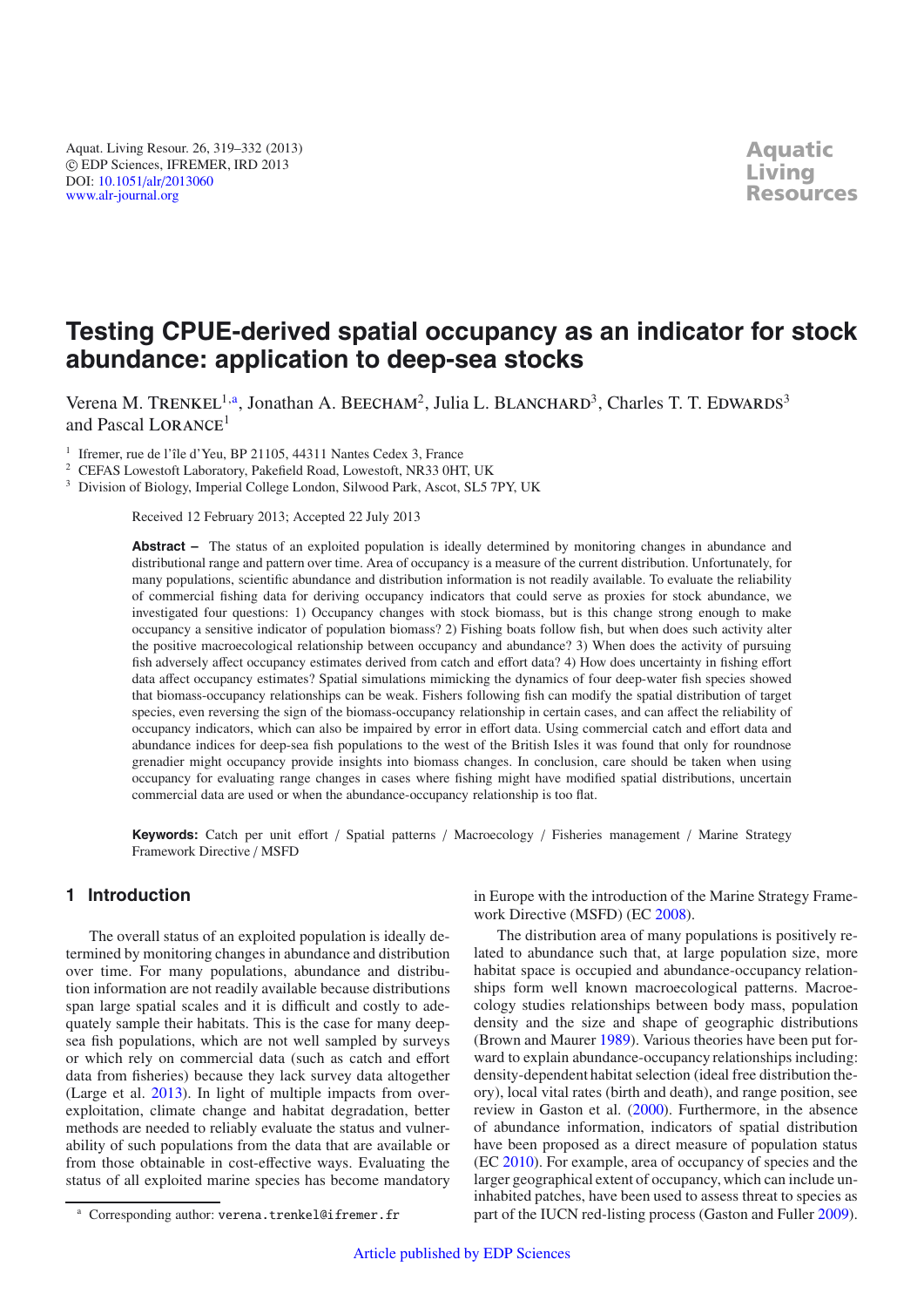Different methods have been explored to measure occupancy for marine and terrestrial animal populations, such as the proportion of occupied sites within the wider distribution range or the area above a threshold density, see review in Gaston and Fuller [\(2009](#page-13-2)).

In fisheries ecology, theory and data on abundance-area relationships have been used to study the contraction of marine animal populations, whether these correspond to suitable habitats at low density or the consequences of management (MacCall [1990](#page-13-3); Swain and Sinclair [1994;](#page-13-4) Fisher and Frank [2004;](#page-13-5) Blanchard et al. [2005](#page-12-3); Frisk et al. [2011\)](#page-13-6). However, stocks do not necessarily contract to the most suitable habitat (Shackell et al. [2005](#page-13-7)). A major problem arises when populations contract into smaller areas at low abundance because local density may not decrease, thus increasing the efficiency with which individuals can be caught.

Fishers themselves have been studied for their spatial behaviour and have been shown to move between areas to equalize catch rates (Gillis et al. [1993\)](#page-13-8), although vessel movements can be constrained by management (Murawski et al. [2005](#page-13-9)), economic factors (Gillis and van der Lee [2012\)](#page-13-10) or competition (Gillis and Peterman 1998). Dynamic coupling between the spatial distribution of fish and fishers might make fish populations increasingly vulnerable to overexploitation and lead to catch per unit effort (CPUE) not being proportional to stock abundance, e.g., Gillis and Peterman [\(1998](#page-13-11)).

The use of occupancy indicators for management relies on the data providing an unbiased picture of the underlying population distribution. This can be expected for random sampling designs or spatial grids with random starting points if the sampling intensity is sufficient and the spatial grid is fine enough. If, however, the spatial distribution of the data collection points follows the abundance of the population, i.e., sample locations are denser in higher density areas, a situation referred to as preferential sampling arises, with the consequence that classical spatial statistical analyses are biased (Diggle and Menezes [2010;](#page-12-4) Gelfand et al. [2012](#page-13-12)). Commercial catch data generally exhibit preferential sampling characteristics as fishers target species with heterogeneous spatial distributions. As a consequence, estimated occupancy might be a biased measure of true occupancy.

The French mixed-species deep-water trawl fishery to the west of the British Isles has three main target species: blue ling (*Molva dypterygia*), black scabbardfish (*Aphanopus carbo*), and roundnose grenadier (*Coryphaenoides rupestris*), as well as a bycatch of deep-water sharks, *Centrophorus squamosus* and *Centroscymnus coelolepis* (Lorance and Dupouy [2001](#page-13-13)). These species have different, but overlapping, habitat (depth) preferences (Ehrich 1983) and life history parameters that make them more or less susceptible to exploitation. Further, most of the data available for this fishery are commercial catch and effort data. Statistical modelling of a subset of haulby-haul landings data from the same fishery revealed seasonal and spatial, but also vessel effects on blue ling catches (Lorance et al. [2010;](#page-13-14) Augustin et al. [2013\)](#page-12-5). Only the spatial effects will be considered here.

To evaluate whether commercial catch and effort data from the deep-water trawl fishery could be used to derive occupancy as a measure of stock dynamics to provide information for management, we asked four questions: (1) are occupancy changes strong enough to make this a sensitive indicator of population biomass? (2) When does spatial targeting by fishing boats alter the positive macroecological relationship between occupancy and abundance? (3) When does the activity of pursuing fish adversely affect occupancy indicator estimates derived from catch and effort data? (4) How does uncertainty in fishing effort data affect occupancy indicator estimates? We addressed these questions using spatially explicit multi-species simulations, considering technical interactions of the three target species of the deep-water fishery and deep-water sharks as a bycatch group. Finally, we use the insight gained from the simulations to interpret occupancy indicators calculated for the French deep-water trawl fishery to the west of the British Isles.

## **2 Materials and methods**

#### **2.1 Occupancy**

Occupancy was estimated as the proportion of the total occupied area,  $O_x$ , in which *x*-percent of the quantity of CPUE were found. It was obtained by ordering the spatial data units (here ICES statistical rectangles) from the largest to the smallest CPUE value and stopping when *x*-percent of the total sum of CPUE was reached. Dividing the sum of the surface areas of these units by the total area provides an estimate of  $O<sub>r</sub>$ . To increase precision, a uniform distribution of CPUE within each spatial unit was assumed. The subscript  $x$  in  $O<sub>x</sub>$  was omitted in the following simulation study as it was always 75%.

#### **2.2 Spatial simulations**

Spatially-explicit simulations on a grid were used to evaluate the effects of a fishery targeting species spatial distributions, and catch- and effort-derived occupancy estimates (Fig. [1a](#page-2-0)). For this, the spatio-temporal population dynamics of four species intended to mimic the case study species black scabbardfish, blue ling, roundnose grenadier and deepwater sharks were simulated separately using surplus production models, with growth and carrying capacity varying spatially according to habitat preferences. The spatial distribution of fishing effort and the resulting species catches were then simulated as a function of the biomass of the target species and assuming that the fishing effort distribution could also be described by an ideal free distribution. Only technical interactions caused by species present in the same grid cell being fished together were taken into account. Biological interactions were ignored as they are weak among the case study species: these are predators of large and mobile preys, except for roundnose grenadier, which feeds primarily on pelagic crustaceans and other small preys (Mauchline and Gordon [1984;](#page-13-15) Hutton et al. [2004](#page-13-16)). Small blue ling and black scabbardfish, of <70 cm, do not occur in the study area, so that only small roundnose grenadier is susceptible to be preyed upon by the other species. The contribution of the three species to the diet of deep-water sharks is minor (Mauchline and Gordon [1983\)](#page-13-17). All simulations of population and fisheries dynamics were deterministic. A stochastic element was introduced for simulation runs in which fishing effort was assumed to have been observed with error (see below).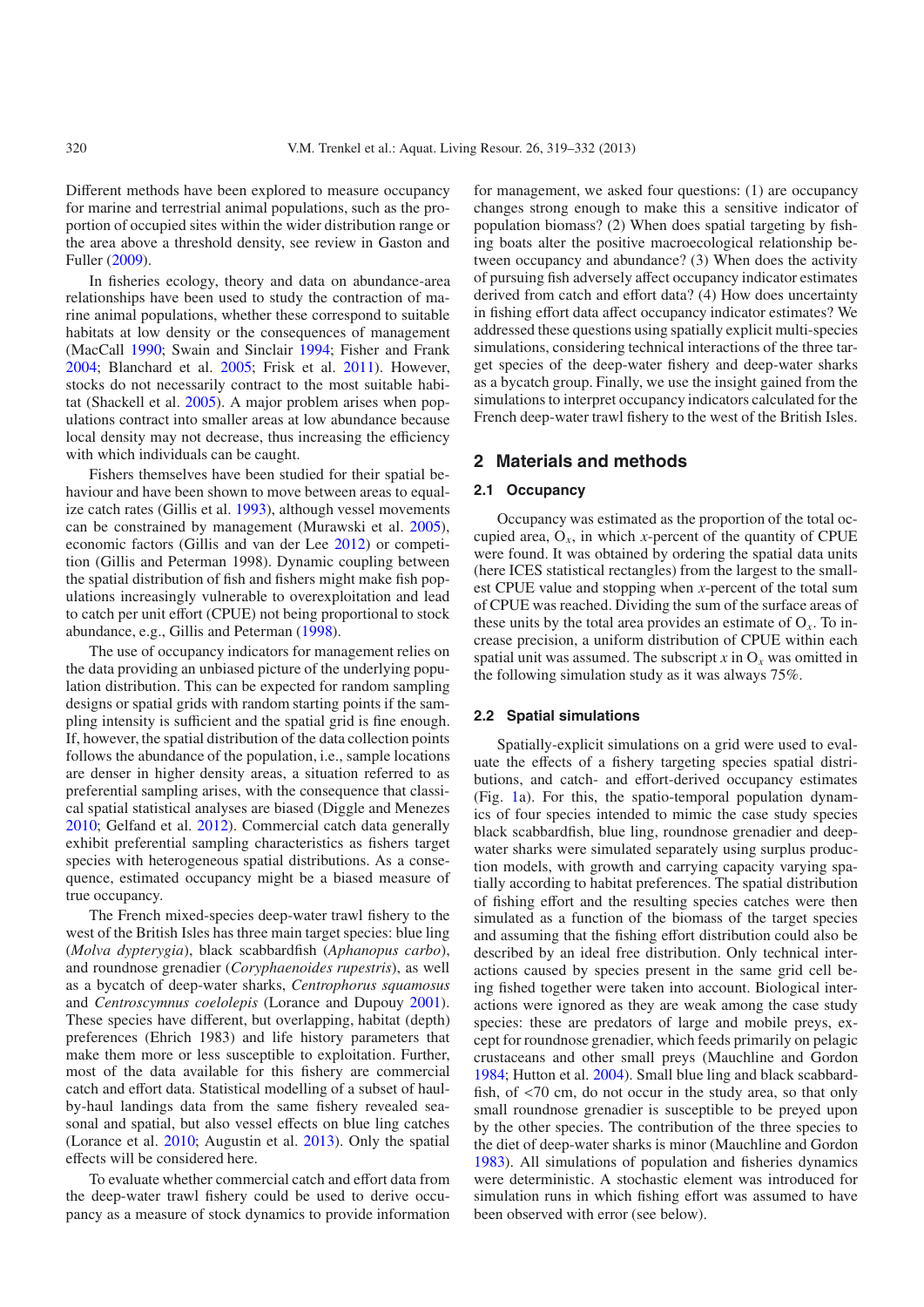

<span id="page-2-0"></span>Fig. 1. Schematic view of simulation set up. (a) A hierarchy of five processes describes the link between species depth preferences, fishery dynamics, spatiotemporal catch and effort data and occupancy indicators: ① environmental conditions represented by depth affect local demographic rates of each species; ② variation in local demography together with dispersal and fishing determine spatiotemporal distributions of fish biomass; 3 utility of catches drives the spatial distribution of total fishing effort, which in turn impacts fish population dynamics; 4 fishing effort leads to spatiotemporally distributed catches; ⑤ effort observed with error and catches are used for calculating occupancy indicators. (b) Diagram of population dynamics and fishery dynamics models showing the links relating data, processes and parameters to the occupancy indicators.

#### 2.2.1 Population dynamics

The population dynamics model is a spatial version of the Schaeffer [\(1954](#page-13-18)) production model with the addition of a dispersal term  $(①$  in Fig. [1\)](#page-2-0):

$$
B_{s,g,t} = B_{s,g,t-1} + r_{s,g,t-1}^* B_{s,g,t-1}
$$
  
- 
$$
\frac{1}{V_s} \sum_{g'} \frac{|B_{s,g',t-1} - B_{s,g,t-1}| (r_{s,g',t-1}^* - r_{s,g,t-1}^*)|}{\Delta(g,g')} - C_{s,g,t-1}
$$
  
(1)

where  $B_{s,q,t}$  is the biomass of species *s* in grid cell g at time step *t*,  $r_{s,g,t-1}^*$  is the realised intrinsic growth rate and  $C_{s,g,t}$ <br>are catches. The realised intrinsic growth rate in a given grid are catches. The realised intrinsic growth rate in a given grid cell depends on the maximum intrinsic growth rate  $r_{s,q}$ , which in turn depends on habitat suitability  $(①$  in Fig. [1\)](#page-2-0), the local biomass and carrying capacity. We assumed that the slope of the relationship between  $B_{s,g,t}$  and  $r_{s,g,t}^*$  was constant across grid cells, allowing it to be represented using the mean values  $\bar{r}_s$  and  $\bar{K}_s$ :

$$
r_{s,g,t}^* = r_{s,g} \left( 1 - \frac{B_{s,g,t}}{K_{s,g}} \right) = r_{s,g} - \bar{r}_s \frac{B_{s,g,t}}{\bar{K}_s}.
$$
 (2)

<span id="page-2-1"></span>This representation simply states that proportional differences in  $r_{s,a}$  between grid cells are reflected in the carrying capacity, and vice versa. As biomass increases toward the carrying capacity  $K_{s,g} = \bar{K}_s r_{s,g,t}/\bar{r}_s$ ,  $r_{s,g,t}^*$  goes zero in the usual manner Similarly the maximum intrinsic growth rate  $r_{s,s}$  is manner. Similarly, the maximum intrinsic growth rate  $r_{s,q}$  is approached when local biomass is close to zero. The redistribution of biomass across grid cells (penultimate term in Eq. (1)) occurs according to the principles of spatial biogeography (MacCall [1990\)](#page-13-3). This theory proposes that individuals will move in response to density-dependent spatial differences in realised growth, with an ideal free distribution being reached at equilibrium. This means that in equation (1) individuals will move to areas with less biomass and/or higher growth potential, but will do this to a lesser extent if such areas are further away. Thus, movement is a function of the gradients of biomass and realised intrinsic growth rates, the haversine distance  $\Delta(g, g')$  between the centre point of grid cell pairs a and a' and the viscosity parameter V. The haversine dis $g$  and  $g'$ , and the viscosity parameter  $V_s$ . The haversine distance is the shortest distance between two points on the surface tance is the shortest distance between two points on the surface of a sphere. The viscosity parameter determines the speed of dispersal. Highly mobile species that redistribute themselves quickly (at each time step) when biomass drops in certain areas have a viscosity close to zero, while slower moving species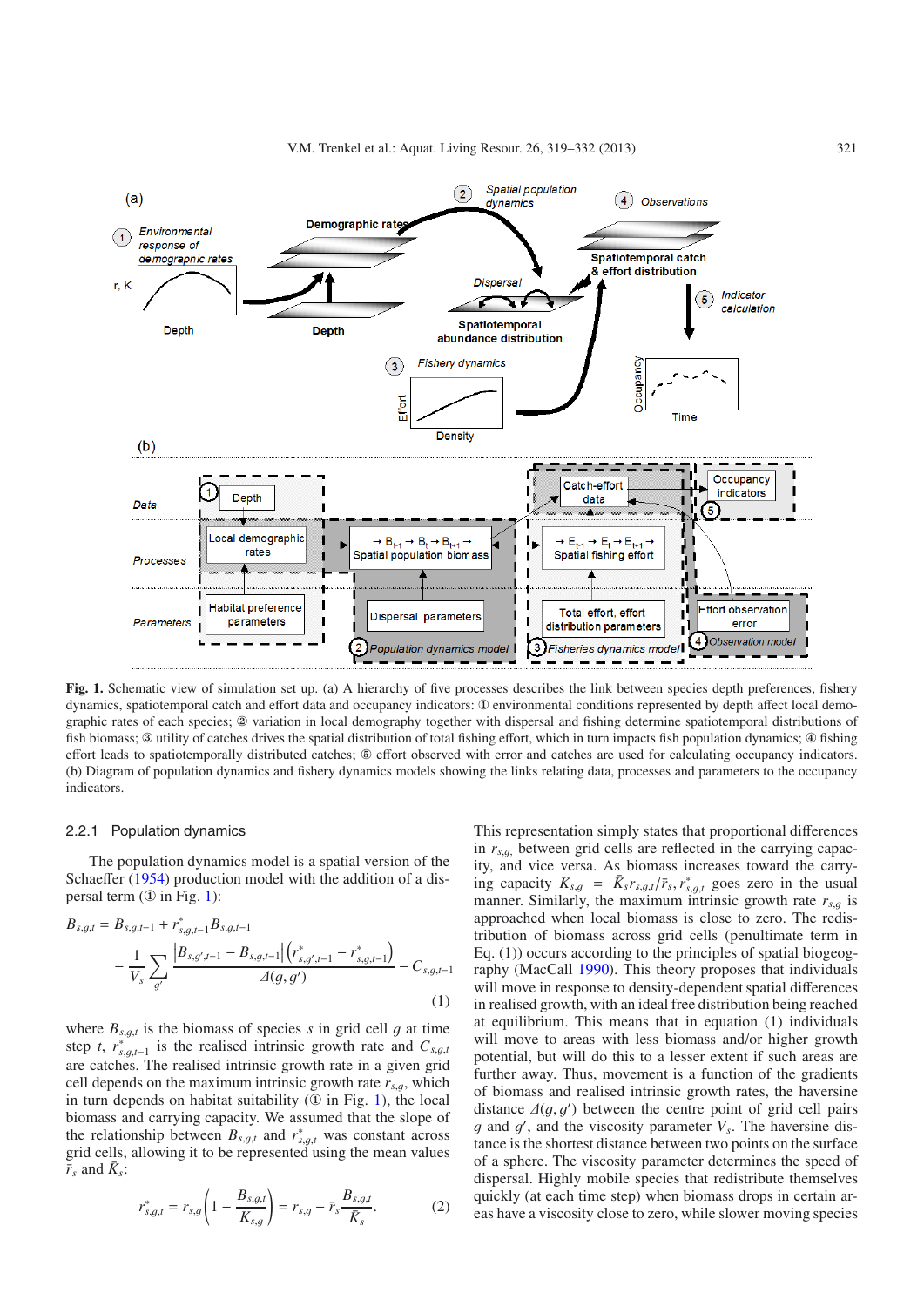have viscosity closer to one (see Fig. S<sub>1</sub> in the Supplementary information). As viscosity approaches infinity, the dynamics in each grid cell become isolated from the remaining population and equation [\(1\)](#page-2-1) reduces to a localised Schaeffer model.

#### 2.2.2 Fishery dynamics

The dynamics of the spatial distribution of total annual fleet fishing effort  $E_t^{TOT}$  is governed by the utility  $U_{g,t-1}$  of each grid call and an elasticity parameter  $\lambda$  ( $\hat{\mathcal{R}}$  in Fig. 1). each grid cell, and an elasticity parameter  $\lambda$  (3 in Fig. [1\)](#page-2-0):

$$
E_{g,t} = E_t^{TOT} \frac{\left(U_{g,t-1}\right)^{\lambda}}{\Sigma_g \left(U_{g,t-1}\right)^{\lambda}}.
$$
 (3)

To mimic fishers returning to areas where CPUE was high in the past (Hutton et al. [2004\)](#page-13-16), the utility of each grid cell was set equal to the catch per unit effort of a list of target species in the previous time step:

$$
U_{g,t} = \frac{\sum_{s \in S} C_{s,g,t}}{E_{g,t}}.\tag{4}
$$

The list of target species was modified to model the effects of different fishery effort allocation behaviours (see scenario description below). The value of the elasticity parameter  $\lambda$  determines how closely the spatial distribution of fishing effort follows that of the utility (CPUE) of the target species. If  $\lambda = 1$ , the spatial distribution of fishing effort is exactly the same as for the target species CPUE; if  $\lambda > 1$ , proportionally more effort is expended in areas with higher CPUE; if  $1 > \lambda > 0$ , proportionally less effort is expended in areas with higher CPUE; and if  $\lambda = 0$ , the effort distribution is uniform across grid cells.

Using the spatially distributed effort, the catch per grid cell is then computed as:

$$
C_{s,g,t} = q_g E_{g,t} B_{s,g,t} \tag{5}
$$

where the catchability  $q<sub>q</sub>$  represents the proportion of the total area of the grid that is covered by a single unit of effort, multiplied by an efficiency term (Paloheimo and Dickie [1964](#page-13-19)). Catchability is specific to the size of each grid cell (see Parameterization below) and assumed constant over time and across species. As a result, the exploitation rate  $H_{s,q,t}$  is also constant across species but variable in space:

$$
H_{s,g,t} = \frac{C_{s,g,t}}{B_{s,g,t}} = q_g E_{g,t}.
$$
 (6)

To account for difficulties in determining fishing effort, in certain simulations observed effort *<sup>e</sup>*g,*<sup>t</sup>* in each grid cell was simulated assuming a normal random observation error (4) in Fig. [1\)](#page-2-0):

$$
e_{g,t} \sim N\left(E_{g,t}, \sigma_{g,t}^2\right) \tag{7}
$$

with the normal distribution parameterised by a constant coefficient of variation  $CV_E = \sigma_{g,t}/E_{g,t}$ . Negative observed effort was set at zero.

Using catches from equation (5) and observed effort from equation (7), occupancy  $O<sub>75</sub>$ , corresponding to the proportion of the total area including 75% of CPUE, was estimated (⑤ in Fig. [1\)](#page-2-0), with one value per time step.

#### 2.2.3 Parameterization

The modelled grid encompassed 49 ICES rectangles (ICES rectangles are 1◦ longitude by 0.5◦ latitude) corresponding to the core area of the case study deep-water fishery in recent years. Grid cell depths were derived from information on mean fishing depths (Fig. [2a](#page-4-0)). Model parameter values are summarised (Tables [1](#page-4-1) and [2\)](#page-4-2) for baseline runs and those used in the sensitivity study (see below).

Four simulated species were defined by choosing appropriate values for the mean population growth rate  $\bar{r}_s$  and the mean carrying capacity  $\bar{K}_s$  (Table [2\)](#page-4-2), and a depth preference function (Fig. [2b](#page-4-0)). FASTMID has a relatively fast growth rate but low carrying capacity and is distributed primarily on the continental slope at intermediate depths; it mimics black scabbardfish. MEDUPPER has intermediate growth rate and carrying capacity and is primarily distributed on the upper continental slope, similar to blue ling. SLOWDEEP has a slow growth rate but high carrying capacity and is found primarily at the lower end of the simulated depth range, mimicking roundnose grenadier. SLOWMID, mimicking deep-water sharks, has a slow growth rate and low carrying capacity and is predominantly found at mid-slope.

The maximum intrinsic growth rate  $r_{s,q}$  was varied between grid cells to represent differences in habitat suitability. Habitat suitability is commonly explained by an environmental factor such as temperature. As deep-sea species have a strong depth preference (Ehrich [1983\)](#page-12-6), we used depth as a proxy for habitat suitability, which would be equivalent to habitat preference in this case. We derived depth preferences based on the depth effect in a generalised additive model of haulby-haul landings data, which is described in detail for blue ling in Lorance et al. [\(2010\)](#page-13-14) and for roundnose grenadier and black scabbardfish in Lorance et al. [\(2011](#page-13-20)). Using the modelled depth effect instead of the raw landings data removes effects caused by the non-random spatial distribution of fishing effort. The simulated depth preferences were scaled between 0 and 1 (Fig. [2b](#page-4-0)). Maximum intrinsic growth rates were calculated for each simulated species by multiplying the average species specific intrinsic growth rate from Table [2](#page-4-2) by the depth preferences and then rescaling to maintain the correct average growth rate. Due to lack of information on the speed of fish movements, the viscosity parameter  $V_s$  (Eq. (1)) was set at 1 for all species, implying slow redistribution, but the value was varied in the sensitivity study.

To make the spatial distribution of fishing effort follow that of the CPUE of the target species, the elasticity parameter  $\lambda$ (Eq. (3)) was set at 1. The value was doubled in the sensitivity study.

The proportion  $q_g$  of the surface of grid cell g fished by a single haul (Eq. (5)) was chosen in the following way. First, the swept area of a single haul was obtained by assuming a haul duration of 6 h, a trawl width of 28 m, and a towing speed of 2.5 knots  $(0.78 \text{ km}^2)$ , which corresponds to the current average in the French fishery. Next, it was arbitrarily assumed that the catch efficiency was 0.5 (Blanchard et al. [2008\)](#page-12-7). Finally the value was divided by the surface area of each grid cell, noting that grid cell areas get smaller towards the North.

The values chosen for the observation error of fishing effort  $CV_E$  varied between the questions that the simulation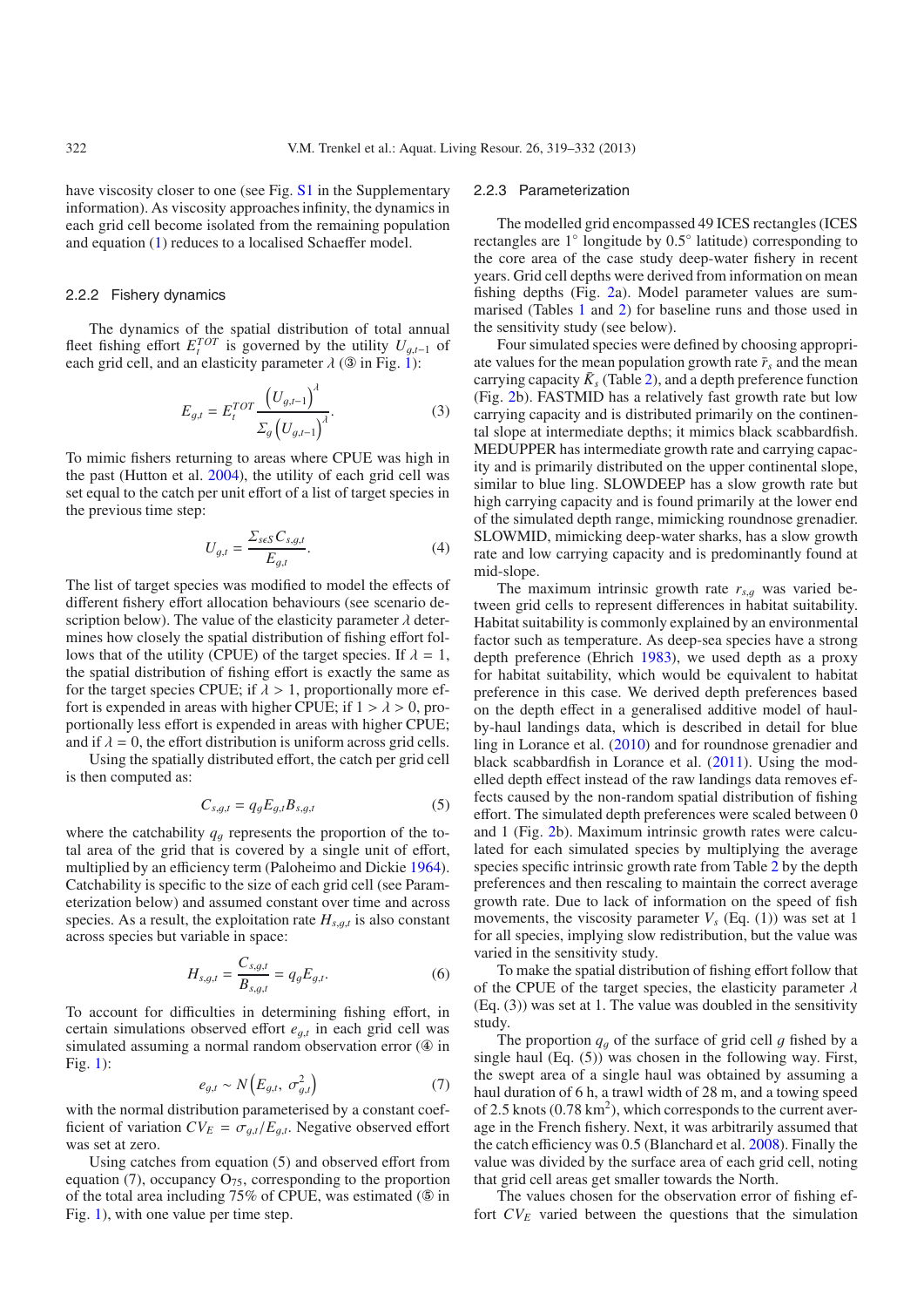

<span id="page-4-2"></span><span id="page-4-1"></span><span id="page-4-0"></span>**Fig. 2.** (a) Map of grid cell depths used in the simulation study. (b) Depth preference curves for simulated species.

**Table 1.** The four simulated species that mimic deep-water fish species.

| Simulated species | Growth rate     | Carrying capacity | Habitat                                  | Species mimicked    |  |
|-------------------|-----------------|-------------------|------------------------------------------|---------------------|--|
| <b>FASTMID</b>    | Relatively fast | Low               | Continental slope at intermediate depths | Black scabbardfish  |  |
| <b>MEDUPPER</b>   | Intermediate    | Intermediate      | Upper continental slope                  | Blue ling           |  |
| <b>SLOWDEEP</b>   | Slow            | High              | Lower end of the simulated depth range   | Roundnose grenadier |  |
| <b>SLOWMID</b>    | Slow            | L <sub>OW</sub>   | Mid-slope                                | Deep-water sharks   |  |

Table 2. Parameter values for the simulation study (baseline runs and sensitivity runs) of four simulated species mimicking deep-water fish species.

| Parameter   | Definition                          | Equation       | Values                                        |  |  |
|-------------|-------------------------------------|----------------|-----------------------------------------------|--|--|
| $V_{s}$     |                                     | 1              | baseline: 1 all species                       |  |  |
|             | Viscosity of spatial redistribution |                | sensitivity: 0.1 all species                  |  |  |
| $\bar{K}_s$ |                                     | $\overline{2}$ | MEDUPPER: 1626                                |  |  |
|             | Mean carrying capacity $(t)$ per    |                | SLOWDEEP: 2586                                |  |  |
|             | grid cell for species s             |                | FASTMID: 1034                                 |  |  |
|             |                                     |                | SLOWMID: 914                                  |  |  |
| $\bar{r}_s$ | Mean intrinsic growth               | $\overline{2}$ | MEDUPPER: 0.24                                |  |  |
|             |                                     |                | SLOWDEEP: 0.15                                |  |  |
|             | rate for species s                  |                | FASTMID: 0.43                                 |  |  |
|             |                                     |                | SLOWMID: 0.15                                 |  |  |
| $E_t^{TOT}$ | Total fishing effort (number        | 3              |                                               |  |  |
|             | of hauls)                           |                | depends on scenario, see Table 3              |  |  |
| $\lambda$   | Elasticity in utility function      | 3              | baseline: 1                                   |  |  |
|             |                                     |                | sensitivity: 2                                |  |  |
| $q_g$       | Proportion of grid cell $q$ fished  |                | $1.085 \times 10^{-4} - 1.321 \times 10^{-4}$ |  |  |
|             | by single haul                      | 5, 6           |                                               |  |  |
| $CV_F$      | Coefficient of variation of normal  |                |                                               |  |  |
|             | observation error for effort        | 7              | 0, 0.1, 0.2                                   |  |  |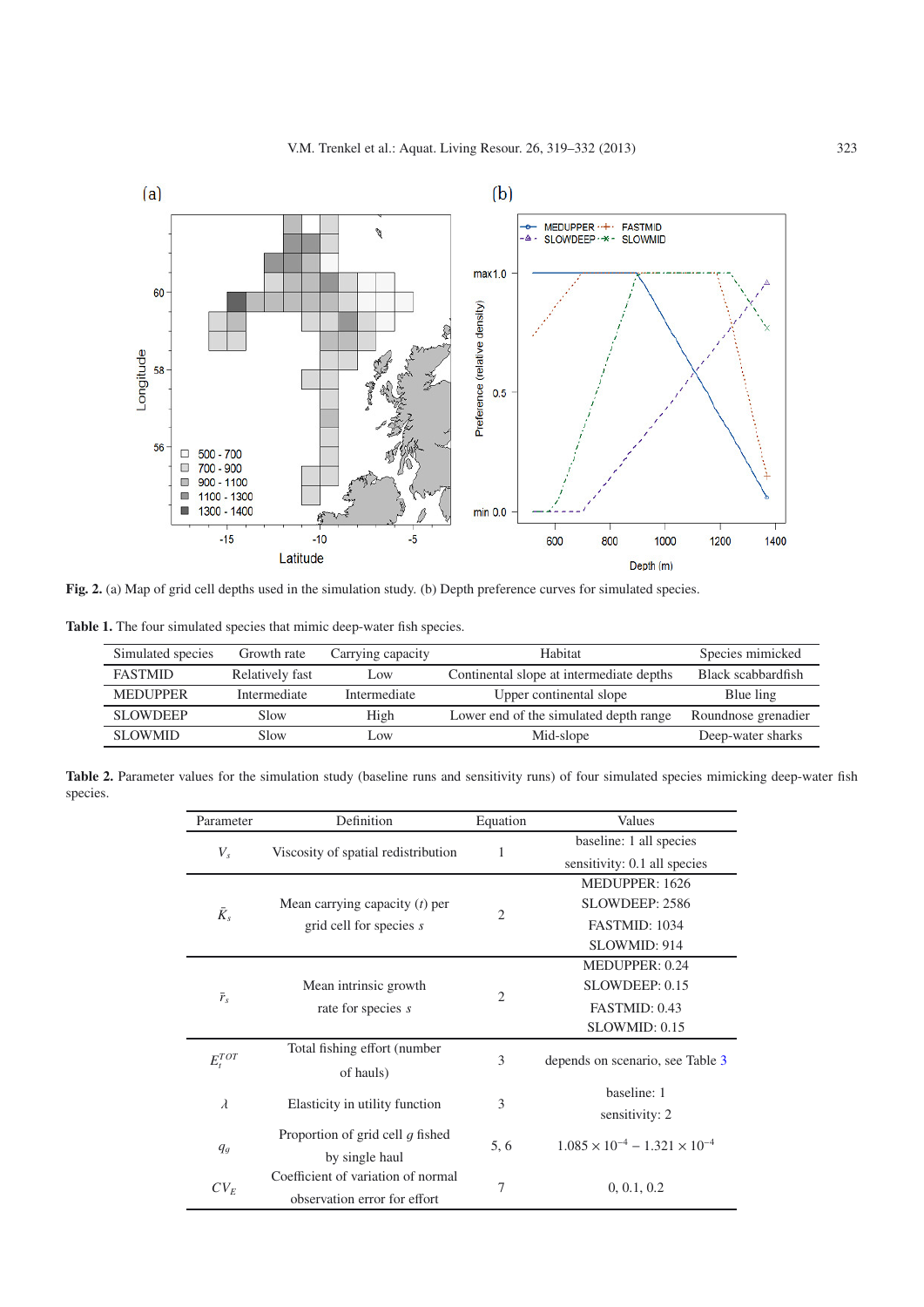<span id="page-5-0"></span>**Table 3.** Simulation study details and results. List of fishing effort scenarios, their target species and total effort and estimated slopes β for the relationship  $\log O(B) = \alpha + \beta \log(B)$ , where *B* is biomass and  $O(B)$  simulated occupancy. The target species determine the spatial distribution of total fishing effort via the utility function (Eq. (3)). The total fishing effort (number of hauls per time step) is used for equilibrium runs and as the starting value for scenarios. The dynamics of the four simulated species are defined by their growth rate and carrying capacity (Table [2\)](#page-4-2) and relative depth distribution (Fig. [2b](#page-4-0)).

| Scenario                    | Target species /            | Effort change  | Fishing effort | Slope $\beta$  |                 |                 |                |
|-----------------------------|-----------------------------|----------------|----------------|----------------|-----------------|-----------------|----------------|
|                             | Effort distribution         |                |                | <b>FASTMID</b> | <b>MEDUPPER</b> | <b>SLOWDEEP</b> | <b>SLOWMID</b> |
| $S_{FM-dec}$                | <b>FASTMID</b>              | decrease       | 87 693         | 0.015          | 0.071           | 0.55            | 0.616          |
| $S_{MU-dec}$                | <b>MEDUPPER</b>             | decrease       | 51 299         | 0.093          | $-0.017$        | 0.741           | 0.3            |
| $S_{SD-dec}$                | <b>SLOWDEEP</b>             | decrease       | 49 187         | 0.52           | 0.689           | $-0.205$        | 0.299          |
| $S_{all-dec}$               | all 4 species               | decrease       | 54 130         | 0.114          | 0.142           | 0.114           | 0.084          |
| $S_{\text{uni-dec}}$        | uniform effort distribution | decrease       | 54 130         | 0.044          | 0.072           | 0.314           | 0.043          |
| $S_{FM-inc}$                | <b>FASTMID</b>              | increase       | 87 693         | 0.008          | 0.066           | 0.931           | 3.824          |
| $S_{MU-inc}$                | <b>MEDUPPER</b>             | increase       | 51 299         | 0.091          | $-0.016$        | 0.973           | 0.406          |
| $S_{SD-inc}$                | <b>SLOWDEEP</b>             | increase       | 49 187         | 0.588          | 1.057           | $-0.11$         | 0.612          |
| $S_{all-inc}$               | all 4 species               | <i>ncrease</i> | 54 130         | 0.086          | 0.084           | 0.119           | 0.089          |
| $S_{\text{uni}-\text{inc}}$ | uniform effort distribution | increase       | 54 130         | 0.048          | 0.061           | 0.361           | 0.044          |

addressed; for stochastic runs, only one realisation of observed effort time series was simulated.

Two sensitivity runs were carried out for the viscosity *Vs* and elasticity  $\lambda$  parameter values (Table [2\)](#page-4-0). A value of  $V_s = 0.1$ corresponds to fast spatial redistribution between time steps. When elasticity is  $\lambda = 2$ , proportionally more fishing effort is allocated to grid cells with higher CPUE of the target species in the previous time step.

#### 2.2.4 Fishing effort scenarios

Ten fishing effort scenarios were defined (Table [3\)](#page-5-0). Each scenario consists of a target species, which determines the spatial distribution of effort via the utility function (Eqs. (3) and (4)), and the type of change in fishing effort (doubling or halving) over time. Five target species were considered: FAST-MID ( $S_{FM}$ ), MEDUPPER ( $S_{MU}$ ), SLOWDEEP ( $S_{SD}$ ), all four simulated species  $(S_{all})$ , and no target species, i.e., uniform effort distribution ( $\lambda = 0$  in Eq. (3), S<sub>uni</sub>).

As a first step for all scenarios, the model was run to equilibrium (100 time steps) keeping total fishing effort constant at a value corresponding roughly to exploitation at maximum sustainable yield (MSY) for the single species targets (fourth column in Table [3\)](#page-5-0). For scenarios targeting all species  $(S_{all})$  or none  $(S_{uni})$ , the total effort used was a compromise between the individual species efforts. The biomass for all four species in each grid cell was initiated by setting it at half the carrying capacity (Table [2\)](#page-4-2), which corresponds to the biomass at MSY in a surplus production model. Second, total effort was increased (decreased) over the next 20 time steps depending on the scenario. For all time series, occupancy *O*(CPUE) was estimated as the proportion of the total area covered by 75% CPUE; the 75% level was shown to be a reliable value in the case study.

#### 2.2.5 Analysis

To address the four main questions of the study, loglinear models were used to describe the relationships between biomass B and occupancy O (Frisk et al. [2011\)](#page-13-6) for the ten fishing effort scenarios (Table [3\)](#page-5-0)

$$
log(O) = \alpha + \beta \log(B)
$$
 (8)

where  $\alpha$  and  $\beta$  are the intercept and slope, respectively. Twosided t-tests were used to evaluate whether  $\beta$  was significantly different from zero at an  $\alpha$ -level of 0.05.

For question (1), "Is occupancy a sensitive indicator of population abundance?", the slope  $\hat{\beta}_B$  of the log-linear relationship between population biomass *B* and population occupancy  $O(B)$  was estimated for each scenario and simulated species. Population occupancy  $O(B)$  was derived from the simulated biomass values for each grid cell  $B_{s,q,t}$ . For  $\hat{\beta}_B$  slopes close to 1, occupancy is a sensitive indicator of biomass, while it is not for values close to 0.

For question (2), "Does fishers following fish alter the positive macroecological relationship between occupancy and abundance?", the sign of the slopes  $\hat{\beta}_B$  estimated above was investigated for fishing effort scenarios with a single or multiple target species (SFM, S<sub>MU</sub>, S<sub>SD</sub>, S<sub>all</sub>) for each of the four simulated species. In particular, it was checked whether the relationship was positive ( $\hat{\beta}_B > 0$ ), as it should be if fishing did not alter the form of the relationship. The scenario  $S_{\text{uni}}$  with uniform fishing effort distribution provided the unaltered reference situation.

For question (3), "Does the activity of pursuing fish negatively affect occupancy indicator estimates derived from catch and effort data?", log-linear regressions were fitted to population biomass *B* and occupancy estimates obtained from CPUE values with no observation error  $O(CPUE<sub>0</sub>)$  providing slope estimates  $\hat{\beta}_0$ . For each fishing effort scenario and simulated species, the sign of the slope  $\hat{\beta}_0$  was compared to the sign of  $\hat{\beta}_B$  obtained above. Again the scenario  $S_{\text{uni}}$  with uniform fishing effort distribution provided the reference situation.

For question (4), "How does uncertainty in fishing effort data affect occupancy indicator estimates?", log-linear regressions were fitted for population biomass and occupancy estimates derived from CPUE values, with three levels of observation error ( $CV_E = 0$ :  $O(CPUE_0)$ ,  $CV_E = 0.1$ :  $O(CPUE_{0.1})$ ,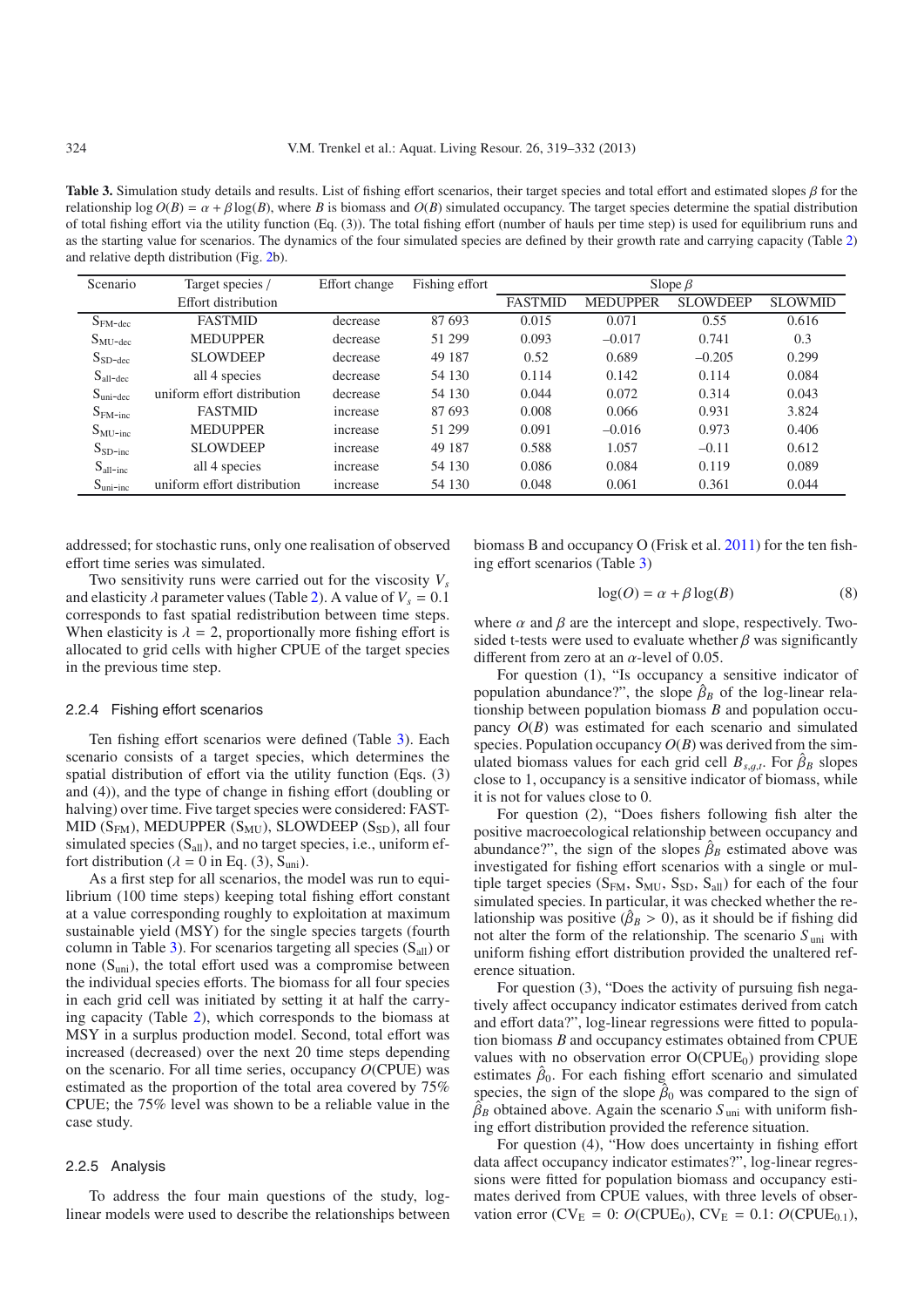<span id="page-6-0"></span>

**Fig. 3.** Simulated equilibrium total biomass and catches for four simulated species under five fishing effort scenarios (see Table [3\)](#page-5-0). Total effort was selected to correspond roughly to maximum sustainable yield (MSY) exploitation of the target simulated species of the fishing effort scenario.

 $CV<sub>E</sub> = 0.2$ :  $O(CPUE<sub>0.2</sub>)$ ). The values and signs of the corresponding slope estimates  $\hat{\beta}_0$ ,  $\hat{\beta}_{0,1}$ , and  $\hat{\beta}_{0,2}$  were then compared.

#### **2.3 Case study**

French logbook effort and landings data for blue ling, black scabbardfish, roundnose grenadier and deep-water sharks for the years 1993 to 2010 were extracted from the database maintained by Ifremer for the area to the northwest of the British Isles (ICES Divisions Vb and VIa). Fishing effort corresponded to hours spent fishing multiplied by vessel power (kW). Landings and effort data were summed on an annual basis by ICES rectangle. Only fishing days where deep-water species represented more than 60% of the total landings were selected so as to avoid marginal areas that are visited by the same vessels to target other species. This led to a dataset containing 26 rectangles with data for all years. Because discard estimates were not available for all years, only landings data were used. In any case, discards should not affect the occupancy indicators unless they had a spatial structure, for which there is no evidence.

Owing to a lack of survey data, an index of population abundance in the study area was derived for each species using haul-by-haul landings data from part of the French fishery and the methods described in Lorance et al. [\(2011\)](#page-13-20) for the period 2000 to 2009. Briefly, standardised abundance indices were obtained by fitting generalised additive models to the landings data (in weight) accounting for vessel, month, depth, and rectangle effects. The abundance indices are then predictions for a standard vessel in January.

Finally, for each species and year occupancy  $O_{75}$  was calculated.

### **3 Results**

#### **3.1 Simulation study**

#### 3.1.1 Equilibrium results

The equilibrium population biomasses for each species were similar for all fishing effort scenarios, except scenario  $S_{FM}$ , in which they were lower (Fig. [3,](#page-6-0) left). Lowest total equilibrium catches were obtained for scenario  $S_{SD}$ , and highest for scenarios S<sub>all</sub> and S<sub>uni</sub> (Fig. [3,](#page-6-0) right). Thus, the target species of the fishing effort scenario had a strong influence on the equilibrium biomass, total catch and catch composition. Largest overall equilibrium catches were obtained when fishing effort was more widely distributed  $(S_{all}$  and  $S_{uni}$ ), while the highest population biomass summed over all species resulted from targeting blue ling  $(S_{\text{MI}})$ .

#### 3.1.2 Is occupancy a sensitive indicator of population biomass?

For the scenarios with uniformly distributed fishing effort, the slope estimates  $\beta_B$  of the log-linear relationships between population biomass *B* and population occupancy *O*(*B*) ranged from 0.043 to 0.361 (Table [3\)](#page-5-0); increasing  $(S_{\text{uni-inc}})$  and decreasing (Suni-dec) total effort scenarios resulted in very similar slope estimates for each species. Introducing targeting of one or all species increased the slopes for all species except for the target species of the scenario and for SLOWDEEP in the scenarios targeting all species  $(S_{all-inc}$  and  $S_{all-dec})$  (Table [3\)](#page-5-0); the interquartile range of slope estimates  $\hat{\beta}_B$  spanned from 0.058 to 0.528. Slope values close to zero indicate low sensitivity of occupancy as an indicator of biomass change.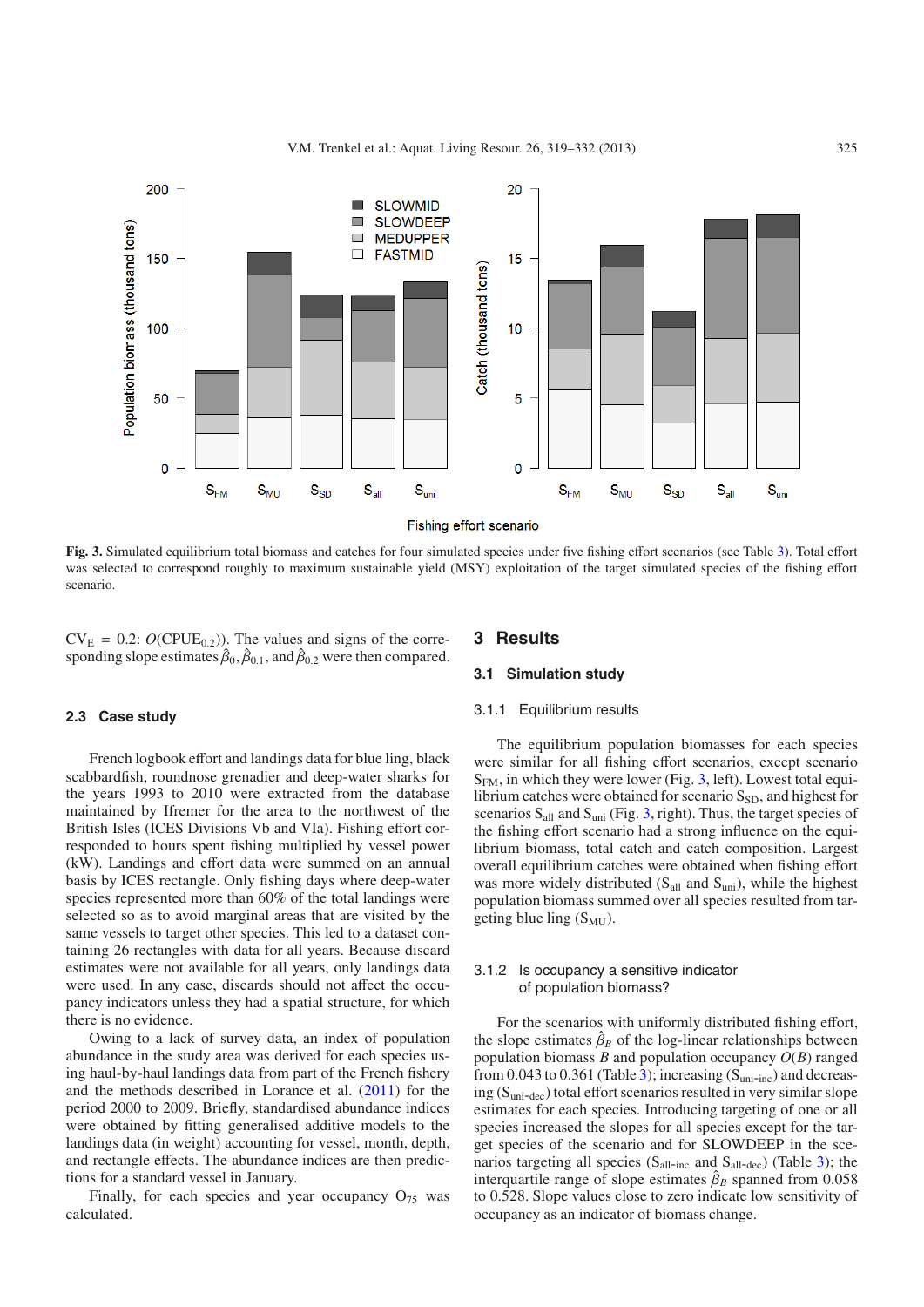

<span id="page-7-0"></span>**Fig. 4.** Simulated true abundance-occupancy relationships for simulated species FASTMID, MEDUPPER and SLOWDEEP when they are the target species of the fishery (see Table [3](#page-5-0) for fishing effort scenarios, continuous line) and when effort distribution is uniform (dashed line). All simulations are run to equilibrium, with fishing effort corresponding roughly to MSY followed by two fishing effort scenarios: halving of total fishing effort or doubling over 20 time steps. Dots indicate the first simulation time step and arrows the last. Sensitivity runs are shown in grey: squares  $\lambda = 2$  $\lambda = 2$ ; plus signs  $V_s = 0.1$  (see Table 2 for parameter definitions).

## 3.1.3 Does fishers following fish alter the positive macroecological relationship between occupancy and abundance?

The estimated slopes  $\hat{\beta}_B$  of the log-linear relationships between population biomass *B* et population occupancy *O*(*B*) were positive for all fishing effort scenarios and all simulated species except for species MEDUPPER for scenario  $S_{\text{MI}}$  and SLOWDEEP for scenario  $S_{SD}$ , for which they were negative (Table [3\)](#page-5-0). This confirms that the positive macroecological relationship between occupancy and abundance can be altered, but only for some single species targets.

To show the alterations, Figure [4](#page-7-0) presents the relationships for simulated species FASTMID, MEDUPPER and SLOWDEEP for the scenarios in which each species was the target species, i.e., scenarios  $S_{FM}$ ,  $S_{MU}$  and  $S_{SD}$  respectively. For each species, the positive relationship resulting from a uniform effort distribution, scenario  $S_{\text{uni}}$ , is shown as a reference. The alterations to the shapes of the relationships caused by different fishing effort scenarios can be summarised as follows. First, occupancy levels for MEDUPPER and SLOWDEEP in scenarios  $S_{MU}$  and  $S_{SD}$ , respectively, were always (at all time steps) higher than in scenario  $S<sub>uni</sub>$ , both for increasing (Fig. [4b](#page-7-0),c) and decreasing effort (Fig. [4e](#page-7-0),f). Second, total species biomass for FASTMID (Fig. [4a](#page-7-0),d) and SLOWDEEP (Fig. [4c](#page-7-0),f) was higher for scenario  $S<sub>uni</sub>$  at all time steps compared with scenarios  $S_{FM}$  and  $S_{SD}$  respectively. Third, scenarios  $S_{MU}$  and  $S_{SD}$  led to negative relationships between logbiomass and log-occupancy for MEDUPPER (Fig. [4b](#page-7-0),e) and SLOWDEEP (Fig. [4c](#page-7-0),f), respectively. In contrast, for scenario Suni, all relationships were positive for all species, as expected. A negative relationship between total biomass and occupancy means that a species becomes less vulnerable to fishing as it becomes more spread when population biomass decreases.

The results of the two sensitivity runs are also shown (Fig. [4\)](#page-7-0). Dividing the viscosity parameter  $V_s$  by ten, which increases redistribution speed, did not have any impact. In contrast, doubling the elasticity parameter  $\lambda$  by two, which meant fishing effort was more concentrated in high CPUE areas, led to transient effects and differently shaped occupancyabundance relationships during the early time steps.

## 3.1.4 Does pursuing fish adversely affect occupancy indicator estimates derived from catch and effort data?

The estimated slopes  $\hat{\beta}_0$  of the log-linear relationship between population biomass and CPUE-derived occupancy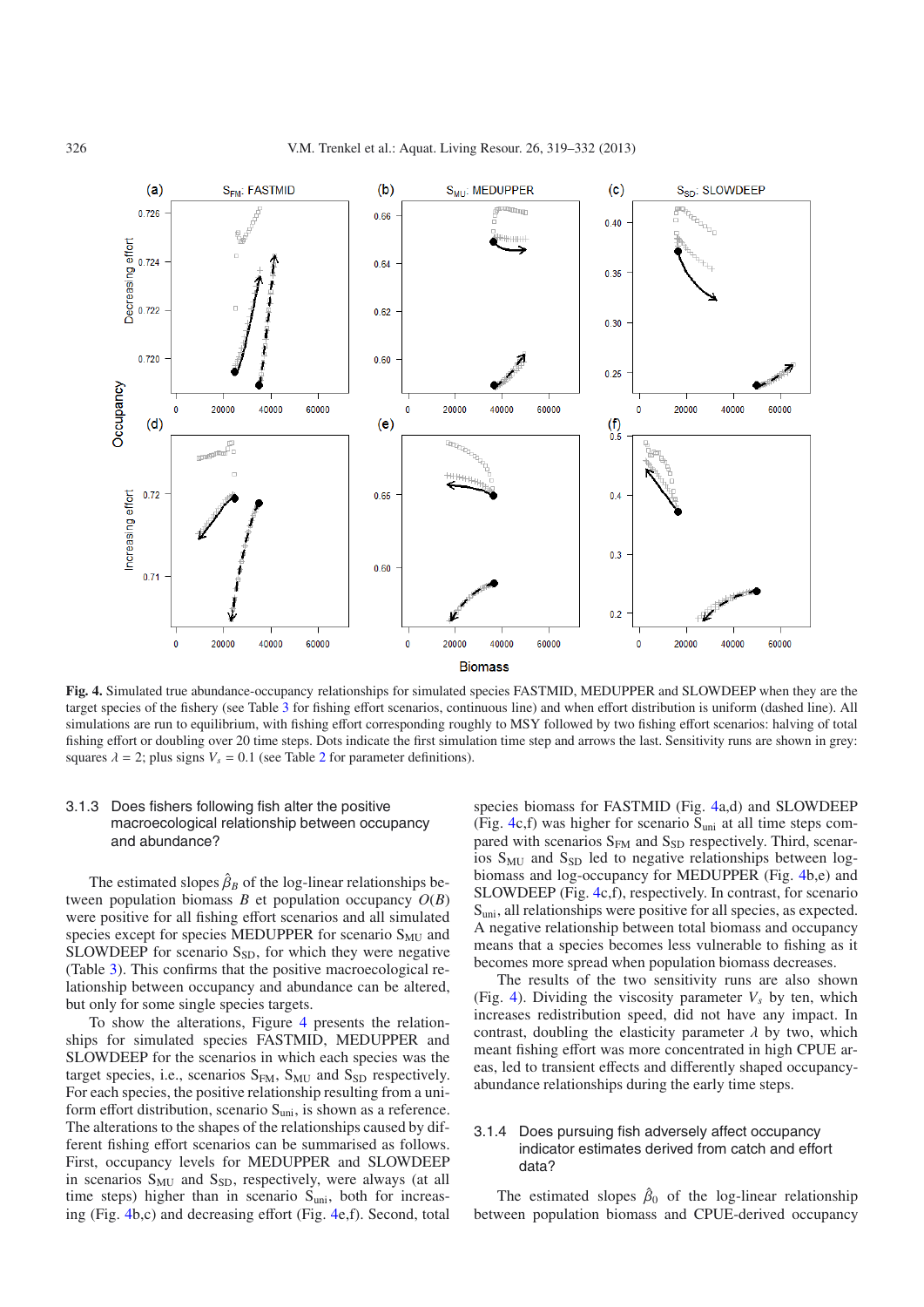

<span id="page-8-0"></span>**Fig. 5.** Time series of scaled population occupancy O(B) and CPUEderived occupancy  $O(CPUE_0)$  ( $CV_E = 0$ ) for four simulated species and five fishing effort scenarios with total fishing effort doubling from time step 1 to 20 (see Table [3\)](#page-5-0). Simulated species: FASTMID  $\circlearrowright$ ), MEDUPPER  $(\triangle)$ , SLOWDEEP  $(+)$ , SLOWMID  $(X)$ .

 $O(CPUE<sub>0</sub>)$  were positive for all fishing effort scenarios and all species except for the target species of single target scenarios, i.e., FASTMID for scenario S<sub>FM−dec</sub> (decreasing effort) and SLOWMID for scenario  $S_{FM-inc}$  (increasing effort), MEDUPPER for scenario  $S_{MU}$  and SLOWDEEP for scenario  $S<sub>SD</sub>$ , for which they were negative (not shown). Thus for simulated species FASTMID and SLOWMID, the occupancy estimates derived from catch and effort information led to an alteration in the abundance-occupancy relationship, even in the absence of any observation error for effort. This means that the time trends of CPUE-derived occupancy estimates could be misleading as a proxy for abundance time trends in certain circumstances. For example, in scenario  $S_{FM-inc}$ , occupancy estimates for SLOWMID were increasing while in the underlying simulated population they were decreasing (Fig. [5\)](#page-8-0).

#### 3.1.5 Does uncertainty in fishing effort affect occupancy indicator estimates?

To answer this question, the estimated slopes  $\hat{\beta}_{0,1}$  and  $\hat{\beta}_{0,2}$ of the relationships between log-transformed biomass and occupancy estimates for two levels of effort observation error  $(CV_E = 0.1$  and  $CV_E = 0.2$ ) were compared with the results obtained for no observation error  $\hat{\beta}_0$ . Introducing observation error in effort led to some relationships not having a slope significantly different from 0 (*p*-value >0.05), in particular for scenarios with MEDUPPER as the target species (Fig. [6\)](#page-9-0), but also in one case for the scenario with uniform effort distribution Suni-dec. The number of non-significant slopes was four for  $CV_E = 0.1$  and five for  $CV_E = 0.2$ . Thus, if fishing effort is only known with some error, an apparent stability in estimated occupancy might mask underlying changes in population occupancy and thus population biomass.

#### **3.2 Case study**

The distribution of French fishing effort during the period 1989−2010 was spatially heterogeneous and changed somewhat over the study period, with an overall decrease in level (Supplementary information Fig. [S2\)](#page-4-0).

A positive relationship between log-transformed occupancy  $O_{75}$  and the log-transformed abundance index was only found for roundnose grenadier, though the relationship was only just significant at an  $\alpha$ -level of 0.1 (Fig. [7\)](#page-9-1). For black scabbardfish, blue ling and deep-water sharks, though the slopes were not significantly different from zero, the pattern resembled that obtained in the simulation study for scenario SMU-dec, for which SLOWDEEP had the largest positive slope and MEDUPPER the smallest (negative) one (Table [3\)](#page-5-0).

In terms of time trends,  $O<sub>75</sub>$  was stable for black scabbardfish, changed abruptly in the early 2000s for blue ling and decreased steadily from the mid-2000s for roundnose grenadier (Fig. [8\)](#page-10-0). For deep-water sharks, estimated occupancy increased sharply at the beginning of the time series and decreased at the end. Blue ling generally had the smallest occupancy value of all species, indicating the highest aggregative spatial distribution, most likely because the landings reflected the fishery targeting blue ling spawning aggregations (see discussion).

## **4 Discussion**

Spatially explicit simulations were carried out to determine whether occupancy indicators derived from commercial catch and effort data might provide reliable indications of population status for deep-water species exploited to the west of the British Isles.

First, an investigation was made of the extent to which occupancy might change when population biomass changes using the slope of the log-log relationship that corresponds to the exponent of the non-linear relationship. Non-linear relationships between CPUE and abundance have been characterised by "hyperdepletion", where the CPUE drops faster with depletion than abundance, and "hyperstability", where CPUE drops more slowly than abundance (Hilborn and Walters [1992;](#page-13-21) Wilberg et al. [2010\)](#page-13-22). Hyperstability has been associated with stock, gear type and fleet behaviour (Harley et al. [2001\)](#page-13-23). MacCall [\(1990](#page-13-3)) argues from the ideal free distribution theory of Fretwell and Lucas [\(1969\)](#page-13-24) that the response of the fish stock to depletion is to shrink in size towards a core suitable area. Following the ideal free distribution theory in the simulation study, it was assumed that each species had spatially distinct population growth rates leading to spatial differences in population density. In the simulation study, for all species and all fishing effort scenarios (including for  $S<sub>uni</sub>$  with fishing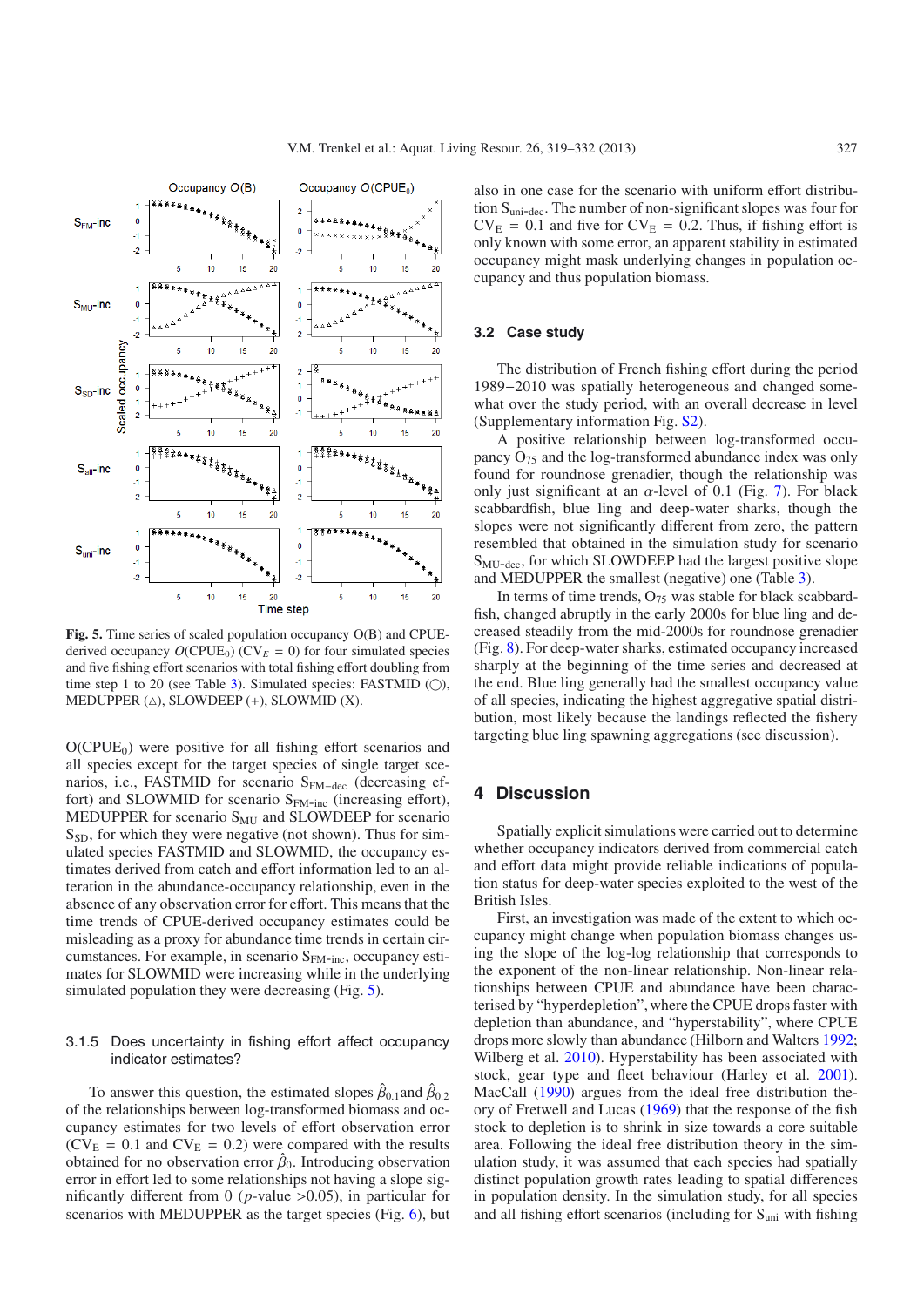

<span id="page-9-1"></span><span id="page-9-0"></span>**Fig. 6.** Scaled population occupancy O(*B*) and CPUE-derived occupancy for four simulated species for low (O(CPUE<sub>0.1</sub>); CV<sub>*E*</sub> = 0.1) and high effort observation error: O(CPUE<sub>0.2</sub>),  $CV_E = 0.2$ ; as a function of total biomass for fishing effort scenario S<sub>MU-dec</sub> (scenarios are described in Table [3\)](#page-5-0).



**Fig. 7.** Relationship between estimated log-transformed occupancy O<sub>75</sub> and log-transformed population abundance index for the deep-water case study for the period 2000–2009. The lines are linear regression fits.

effort uniformly distributed) changes in occupancy were relatively small, even when biomass doubled or was divided by two in scenarios Suni-dec and Suni-inc, respectively (Fig. [4\)](#page-7-0). The slopes of the log-linear biomass–occupancy relationship ranged from –0.205 to 3.823 (interquartile range: 0.058– 0.528). This range of values is slightly larger than the range of slope values (0.023–0.177) found by Frisk et al. [\(2011](#page-13-6)), who fitted log-linear models to occupancy and abundance estimates derived from survey data for 32 demersal fish and crustacean species on Georges Bank. Hence, the results suggest that occupancy might not be a sensitive proxy for population biomass. In addition, they could also indicate a certain degree of hyperstability. These conclusions apply even without accounting for the possibility that fishers following fish could reverse the abundance-occupancy relationship.

Second, it was investigated whether fishers following fish could alter the positive macroecological relationship between occupancy and abundance. The simulation results showed that this was indeed possible: for the simulated species MEDUP-PER, mimicking blue ling, and SLOWDEEP, mimicking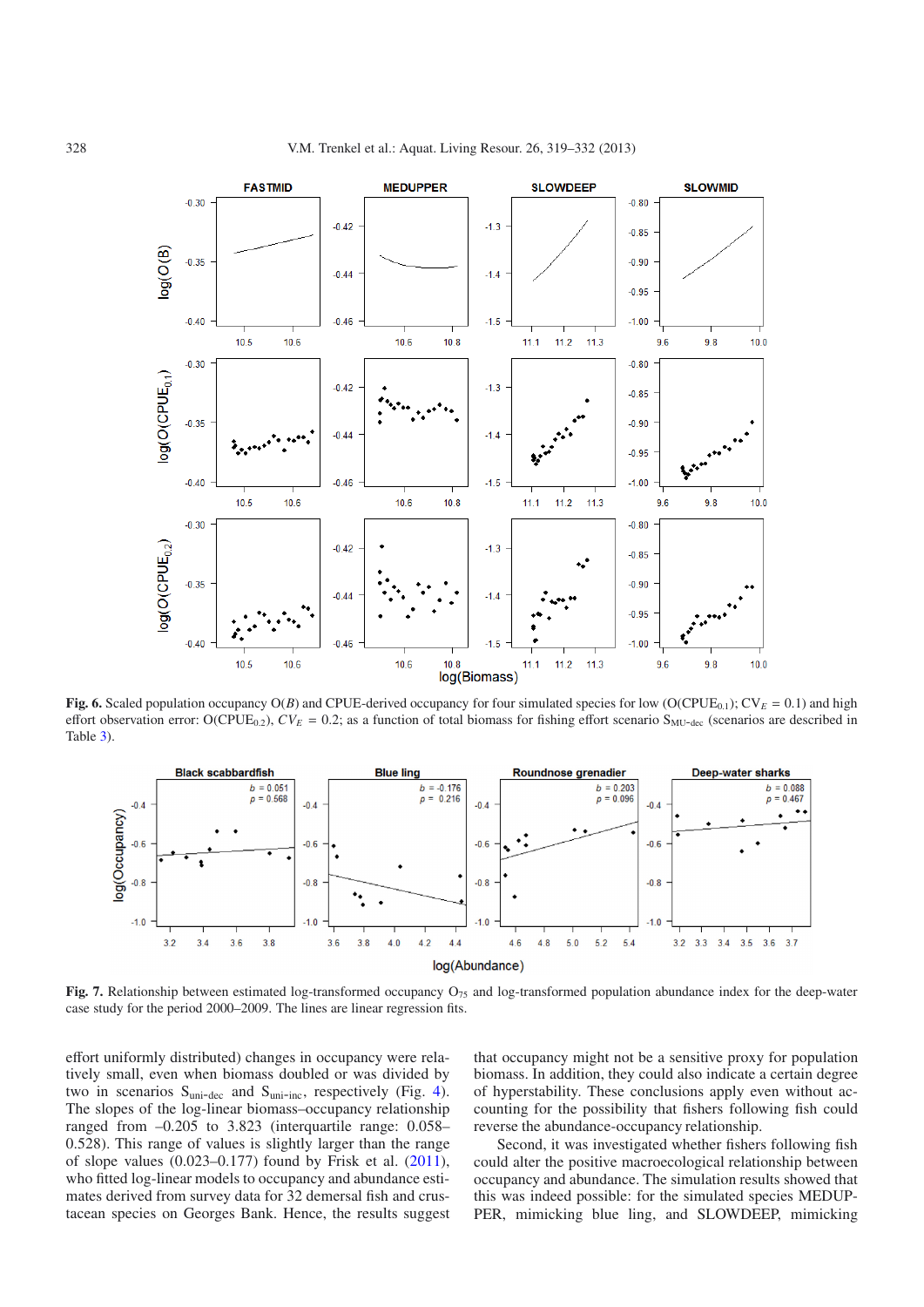<span id="page-10-0"></span>

Fig. 8. Time series for estimated occupancy O<sub>75</sub> for the deep-water case study.

roundnose grenadier, negative relationships were found for the scenarios where fishers followed the distribution of the two species exactly. These results where robust to the assumption that fish redistributed faster across grid cells (implemented by reducing the viscosity parameter for all species). In contrast, allocating more effort to areas with higher CPUE (implemented by doubling the elasticity parameter) led to transient effects with differently shaped distributions at the start of the simulation period.

Third, the question was examined of whether pursuing fish could adversely affect occupancy estimates derived from catch and effort data. The simulation results showed that this was possible, but again only for certain simulated species and certain fishing effort scenarios.

Fourth, the simulations were used to study the impact of observation error in effort data. The main effect was that estimated occupancy and biomass could become uncoupled, implying that occupancy was no longer a proxy indicator for biomass. The existence of observation error could explain the three non-significant slopes in the case study. In the simulation study, it was assumed that effort was known with error but that the effect would be the same if catches or both catches and effort were uncertain.

The simulation results are, of course, contingent on the modelling assumptions made. Model parameter values were chosen to reflect the real situation as much as possible in terms of species specific spatial population dynamics, the location of the study area and the spatial resolution. However, a number of assumptions were more arbitrary. The sensitivity of the results was evaluated by varying the value of the elasticity and the viscosity parameters. Further, the utility function (Eq. (4)), which determines the spatial distribution of fishing effort, was a simple function of the catch per unit effort for the target species in the previous time step. Among other options that have been suggested (Hilborn [2007](#page-13-25)), profit defined as sales revenue minus variable costs would also be suitable. The

two quantities to be considered would be species dependent sales prices and location dependent costs. The four considered deep-water species have comparable sales prices, while variable costs can be assumed to increase with increasing distance from the harbour, which in the case of the French deep-water fishery is located on the Scottish west coast, so at similar distances. Thus, including profits in the utility function should not change the simulation results much. The way habitat preference was modelled using depth as a proxy was somewhat ad hoc. Also, habitat preference was assumed constant over time (within and between years) even though it is well known that, for example, blue ling has several distinct spawning areas (Large et al. [2010\)](#page-13-26) and mature individuals will therefore carry out spawning migrations in spring. What is not known is whether those individuals return to the same location after spawning. No spawning aggregations occur for black scabbardfish because their spawning area is outside the study area around Madeira (Neves et al. [2009\)](#page-13-27). Individuals are thought to emigrate south after spending a few years in the study area, but whether this migration occurs continuously or over a short season is unknown. Roundnose grenadier is considered to have poor swimming capabilities, and individuals in spawning condition are found throughout the study area during most of the year (Lorance et al. [2008\)](#page-13-28). Deep-water sharks are good swimmers and highly mobile (Lorance and Trenkel [2006\)](#page-13-29); segregations in sexual stages reflect some migrations related to reproduction (T. Moura pers. comm.). Thus, assuming constant habitat preferences throughout the year is reasonable for three of the considered species, but not blue ling.

In the case study, a positive relationship between logabundance and log-occupancy was only found for roundnose grenadier. The non-significant slopes for the other species could be the result of uncertainty in effort or catch data: an interpretation supported by the simulation study. An alternative explanation for the noisier relationships lies in the abundance index, whose uncertainty was ignored in the log-linear regressions. The order of magnitude of slopes and the rank of species slopes agreed well with the simulation study, in particular with scenario  $S_{MU}$  with MEDUPPER (mimicking blue ling) as target species, and decreasing effort. Until the practice was prohibited in 2010, blue ling aggregations were targeted during the spawning season in spring. Since 2003, the combination of TAC reduction and effort regulation have led to a decrease in fishing effort. This decrease in effort could explain the agreement between the relative slopes of the four species and the results of scenario  $S_{MU-dec}$ . Assuming that this scenario describes the situation in recent years, the observed decrease in occupancy of roundnose grenadier would indicate a decrease in stock biomass. Given the expected weak relationship between abundance and occupancy changes for black scabbardfish, roundnose grenadier and deep-water sharks as indicated by the simulation study, and the uncertain estimates, it seems hazardous to interpret their temporal changes in the case study. However, for sharks, the strong increase in occupancy in the early 1990s and the strong decrease in 2010 can be explained. In the early 1990s, the landings of the two deepwater species studied here were mixed with other species. So the increase in occupancy is actually an increase in data quality. To protect deep-water sharks from overexploitation in 2010, the quota for targeted fishing of deep-water sharks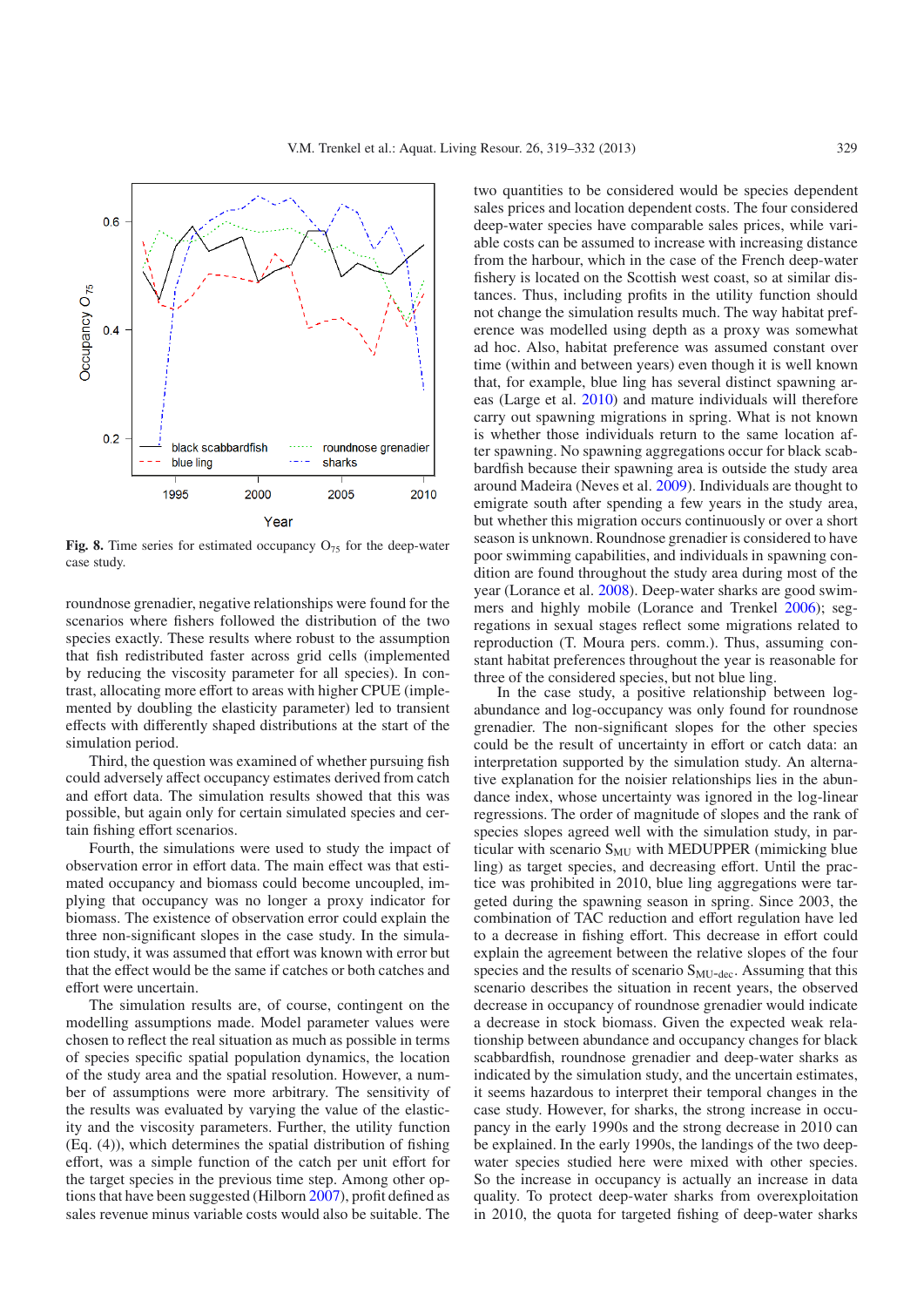was set at 0 with an allowance for a bycatch of 10% of 2009 landings (3% in 2011, subsequently none). Thus, the apparent decrease is a result of shark catches no longer being fully recorded.

For the case study, effort and landings logbook data with the resolution of an ICES statistical rectangle were used. Higher spatial resolution and possibly precision in effort data might be made possible by using vessel monitoring data (VMS). In this case, landings or catches in each rectangle would need to be apportioned to the effort data, inevitably making assumptions about the spatial distribution of each species. Further studies are needed to evaluate whether such higher resolution data would modify our findings.

In conclusion, with respect to using fisheries derived occupancy indicators for management, this study indicates that care should be taken as both weak relationships and species targeting might adversely impact the performance of occupancy indicators. Nevertheless, occupancy indicators are required for management in the context of the European Marine Strategy Framework Directive (MSFD) where distribution range and

pattern of selected species impacted by human activities are needed to assess the environmental status of MSFD descriptor 1 "biodiversity". In fish communities, such species include those that have already become rare or vulnerable to fishing, primarily large, long-lived, low abundance species that are seldom or never caught by scientific surveys. The main data for these species may be fishery-dependent, either through catch statistics, on-board observations or fishers reporting under participatory monitoring. In all cases, our study provides insight into the caution needed when interpreting spatial indicators, and suggests that understanding species-specific relationships between actual (unknown) and observed abundance and occupancy is necessary to assess and interpret distributional ranges and patterns.

*Acknowledgements.* The study was carried out with financial support from the Commission of the European Communities under the DEEP-FISHMAN project (grant agreement no. 227390). Landings and effort data were extracted from the Ifremer SIH database. We thank three anonymous referees for their constructive comments.

## **Supplementary information**

Trenkel et al. Testing catch-per-unit-effort-derived spatial occupancy as an indicator for stock abundance: application to deep-sea stocks.



Fig. S1. Hypothetical example to illustrate the effect of the viscosity parameter  $V_s$  in equation (1)  $(B_{s,g,t} = B_{s,g,t-1} + r_{s,g,t-1}^* B_{s,g,t-1} -$ 1 *Vs* Σ low biomass gradient from left to right opposite to the growth rate gradient). The biomass distribution for different values of  $V_s$  at the following  $\frac{|B_{s,g',t-1}-B_{s,g,t-1}|_{(x,g',t-1}-r^*_{s,g,t-1})|}{A(g,g')}$  –  $C_{s,g,t-1}$ ). The black line gives the biomass distribution across 10 grid cells on a line at time t (high to time step  $t + 1$  is shown in colour.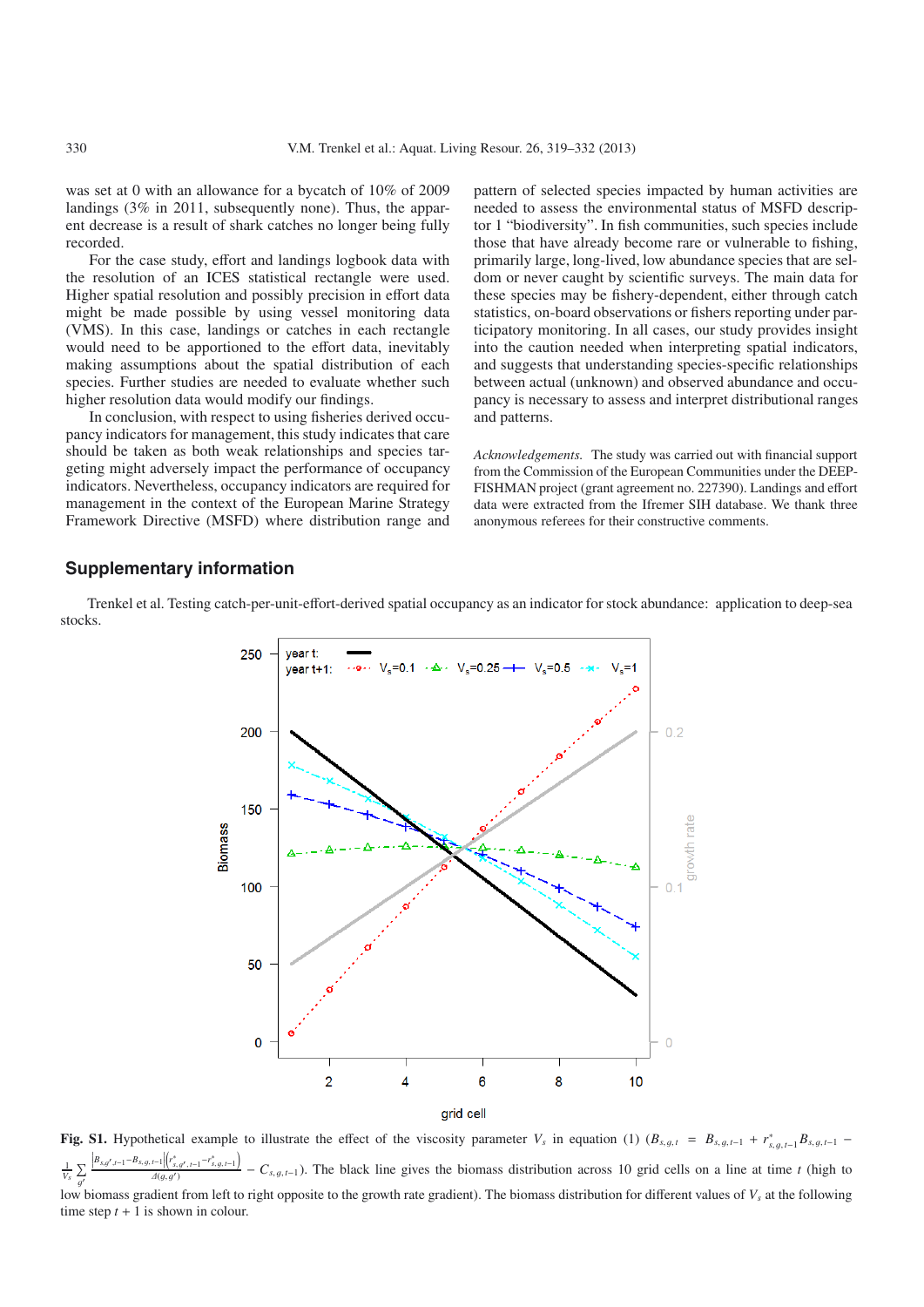

**Fig. S2.** Spatial distribution of French fishing effort (days trawling × vessel power) from logbook data. All maps are on the same percentile scale.

## **References**

- <span id="page-12-5"></span>Augustin N.H., Trenkel V.M., Wood S.N., Lorance P., 2013, Spacetime modelling of blue ling for fisheries stock management. Environmetrics 24 109–119.
- <span id="page-12-7"></span>Blanchard J.L., Maxwell D.L., Jennings S., 2008, Power of monitoring surveys to detect abundance trends in depleted populations: the effects of density-dependent habitat use, patchiness, and climate change. ICES J. Mar. Sci. 65, 111–120.
- <span id="page-12-3"></span>Blanchard J.L., Mills C., Jennings S., Fox C.J., Rackham B.D., Eastwood P.D., O'Brien C.M., 2005, Distribution-abundance relationships for North Sea Atlantic cod (*Gadus morhua*): observation versus theory. Can. J. Fish. Aquat. Sci. 62, 2001–2009.
- <span id="page-12-1"></span>Brown J.H., Maurer B.A., 1989, Macroecology: the division of food and space among species on continents. Science 243, 1145–1150.
- <span id="page-12-4"></span>Diggle P.J., Menezes R., 2010, Geostatistical inference under preferential sampling. Appl. Stat. 59, 191–232.
- <span id="page-12-0"></span>EC, 2008, Directive 2008/56/EC of the European Parliament and of the Council of 17 June 2008 establishing a framework for community action in the field of marine environment policy (Marine Strategy Framework Directive. Off. J. Eur. Union 25.6.2008 L164, 19-40.
- <span id="page-12-2"></span>EC, 2010, Commission Decision of 1 September 2010 on criteria and methodological standards on good environmental status of marine waters. Off. J. Eur. Union 2.9.2010 L 232, 14–24.
- <span id="page-12-6"></span>Ehrich S., 1983, On the occurrence of some fish species at the slopes of the Rockall Trough. Arch. Fisch. 33, 105–150.